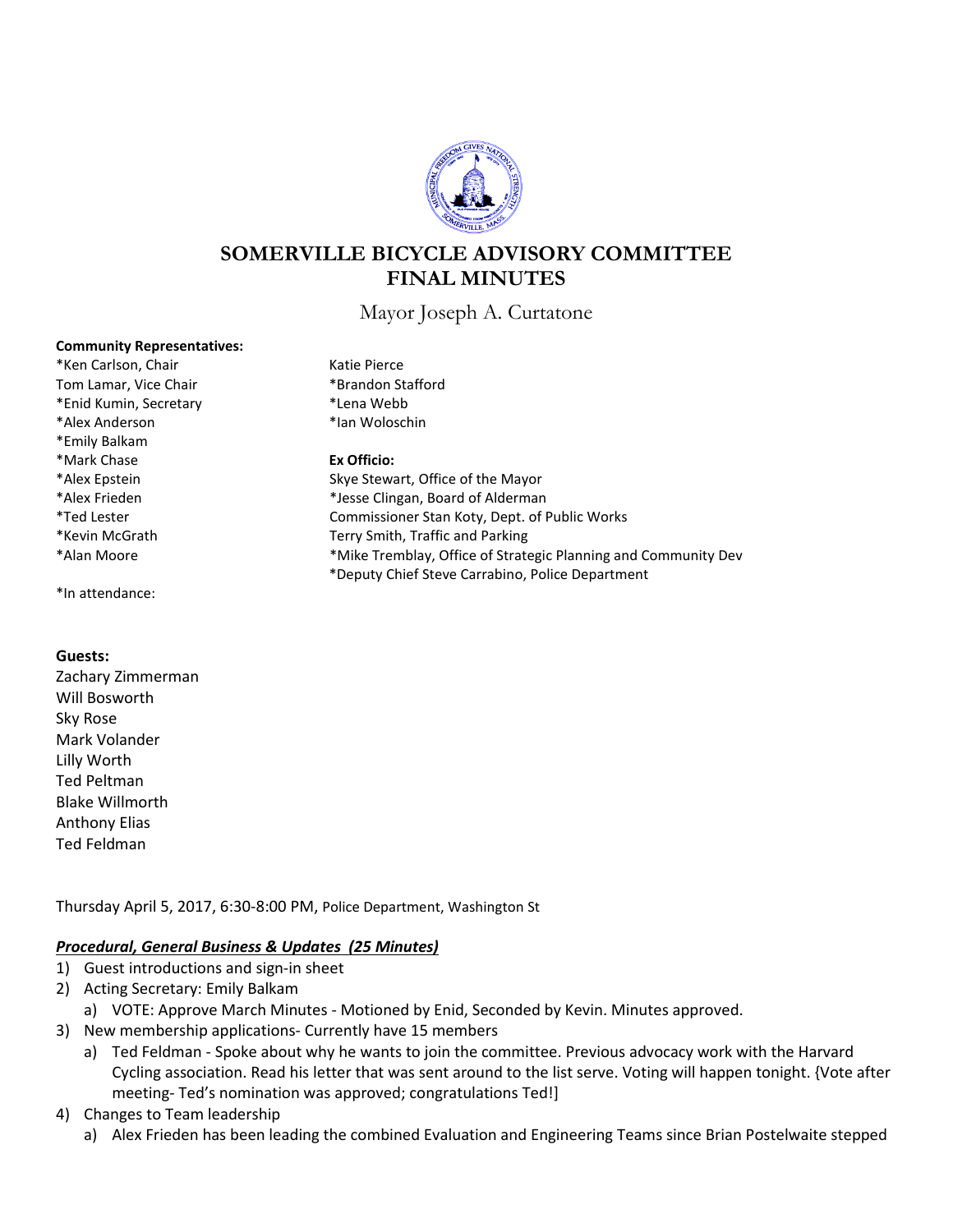down as lead of Engineering - Brandon Stafford will now lead the Engineering Team.

- b) Engineering Mtg will happen at 7:30 immediately following the Evaluation meeting at 6:30 on a Thursday once a month.
- c) Alex will continue to lead the Evaluation Team.
- 5) Meeting with T&P
	- a) Kevin and Lena Traffic and Parking was there, including Terry Smith. Lena is the commissioner at large of the Traffic commission.
	- b) Discussed budgeting what is the rationale for putting the majority of the budget for road markings and other infrastructure in the fall rather than the Spring. Get faded by winter weather.
	- c) Response: 60-70% of their paint budget is for Bike facilities. They save some for May to June. Requirements are that it has to be above 40 degrees, has to be clear (cleaned), no water on the road. DPW takes a while to do the street cleaning, ambient temperature is pretty low for the majority of the day on the ground, too cold.
	- d) Thermoplastic super sharrows can cost \$400 for each one (green backed). Terry is evaluating the longevity of different materials. Trying to figure out which options to use in different places.
	- e) Ken, Tom, and Mike are working on this as well. 495 locations where sharrows are used but the cheap version, but they are faded, maybe not useful. Thinking about using that money for something else. Focus on using Ruby Lake material (heavy duty) for striping at conflict zones, it will still be there the next year if they have to put it down in the fall.
	- f) Evaluation team will look at this more. Are there areas where we have faded paint facilities that could really use something more robust (Somerville Ave) vs a quieter street in a neighborhood? Kevin has slides if you want to learn more.
- **6)** SBAC Budget request for Fiscal 2019
	- a) \$500 would like to print 200 bike safety brochures and a large Somerville Bike map. Printing cost is easy for the city to absorb.
	- b) Wayfinding signage Mark will present on this tonight.
	- c) Electronic Message Boards Steve Carrabino has one, he's trying to get another, we are interested in having one. Stop on the line on Beacon Street would be great. Mike is concerned where they would be stored - but can look into it. Potential for Vision Zero funding?

# *City Update. (25 min)*

- 1. Remaining SBAC budget for Fiscal 2018
- 2. Annual Report update
	- a. Soft version of the Annual Report is almost done let Mike know if we have any final edits. Will have it printed off for Bike Month events.
	- b. Ken asked that all section owners should take a final look at their sections.
- 3. 2018 Re-paving Schedule
	- a. Engineering has a 5 year repaving schedule, has been prioritized in advance.
	- b. Lowell, Cedar, Powder House Blvd (June), Broadway, Medford, Beacon will all be in first priority for 2018[. Somerville Paving List](https://app.box.com/s/esh1me5d118qtzl630349iu726t4hab3) is in Box if you'd like to see the full list.
	- c. Highland to Broadway section of Cedar Street will be adding paved chicanes (similar to those on Lowell St near train tracks) this Summer/Fall.
	- d. Signalization/LPIs Topic for another meeting.
	- e. We will review Cedar Street plans at the next meeting
- 4. Webster Ave and Medford St PBL update
- 5. Beacon St reconstruction plan/timing for 2018, interim improvements to Beacon/Oxford St
	- a. Work is beginning on the new signals this week.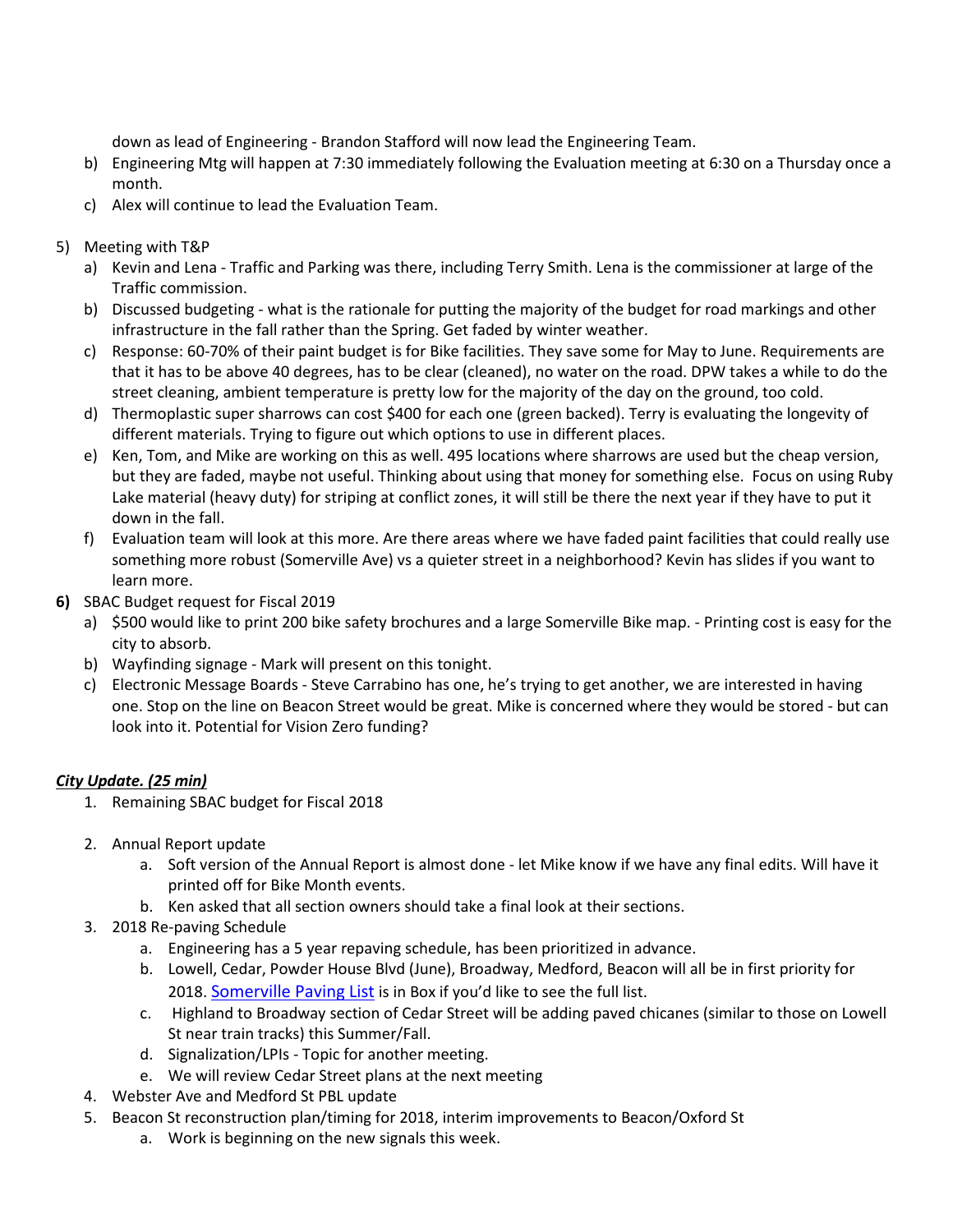- b. Paving on the southern section will be in a few weeks (late April), police detail helping with alternating traffic. Use the bike detour during this time.
- c. Then they will do the sidewalks
- d. Paving will follow, late summer for the full thing. Going to try to get them sooner, but can't make promises.
- e. Then cycle track on upper section? Mike will follow up on this.
- f. Trees going in this fall or next spring. Upper Beacon will likely be first.
- g. Steve: Update on Stop on Line Enforcement He put out an email today to the officers today asking them to do this, it's a problem.
- h. Mike: Pushing to get conflict zone paint on the cross streets. Will ask about getting round mirrors for cyclists. Sign for cyclists or paint for cyclists. Pedestrian crossings are a concern too.
- i. Bike Committee: Will put together some low-cost recommendations that Mike can bring to a future meeting of what we can do in the interim.
- 6. City's planning efforts for Broadway
	- a. Key Corridor for Bus Priority proposed a bus lane on Broadway for this year to the Mayor
	- b. Also want to do bike facilities from Magoun to McGrath
	- c. Plenty of room to add paint for the first section, gets more congested in Winter Hill.
	- d. Bus approach can be tied to the lights to help get them through, may get funding for the T to get it done at a 3-4 locations on Broadway.
	- e. More people from Somerville take the Bus than the Subway, competing with Uber/Lyft.
	- f. Everett and Mass Ave in Boston might have done this.
	- g. Survey for Winter Hill has gotten about 500 responses so far.

## *Focus Section 1: Spring has sprung, are we ready?*

- *1.* SBAC bike facility priorities for the year- Ken (15 min)
	- a. See the Presentation Ken sent around.
	- b. Ken ranked the votes, these scored highest- Diversity based on Equity, Road is on the Resurfacing List, Network connectivity
	- c. 2018 Project Priorities Broadway scored the highest by far.
	- d. Project Priorities we would work on in 2018 for Potential Implementation in 2019 Holland Street, Elm street, Broadway scored the highest.
	- e. Discussion around Highland Ave perhaps can try signal/lanes for busses there in future.
	- f. Consider showing success by using pop-up facilities cones to do a trial rather than long public hearing process for the bus route idea. Everett did this successfully.
	- g. Evaluation and Engineering committees are going to look into this more deeply, call to action from Ken get involved, we have a lot to do! Encouragement and Education would like your help too.
	- h. 2018 Bike Projects that are approved See Ken's slides, sending around to everyone who didn't get them before.
	- i. Alex E is sending low hanging fruit designs he did to Mike.
	- j. Mike can activate Ward Alderman as needed for some of the bigger projects to have their help.
- 2. Spring Education- PSA's and other education efforts- Katie (10 min)
	- a. Katie wasn't here so this was tabled to next meeting
	- b. Whole Foods is hosting Bike Breakfasts during morning commutes first one is Friday April 27th, will be the last Friday of every month. 8-9am. Need volunteers.
	- c. Sunday after this, April 29th is the Bay State Bike Month Kick Off at Aeronaut Brewery. 5 hr events need folks to come help run this. Family friendly. Possibly there will be an organized ride nearby leading into this. Jeff Speck will be speaking. Bike Polo demonstration. Set up at 12noon, official start at 1pm, goes until 5pm. Likely will be a line about the door, expecting 200 people.